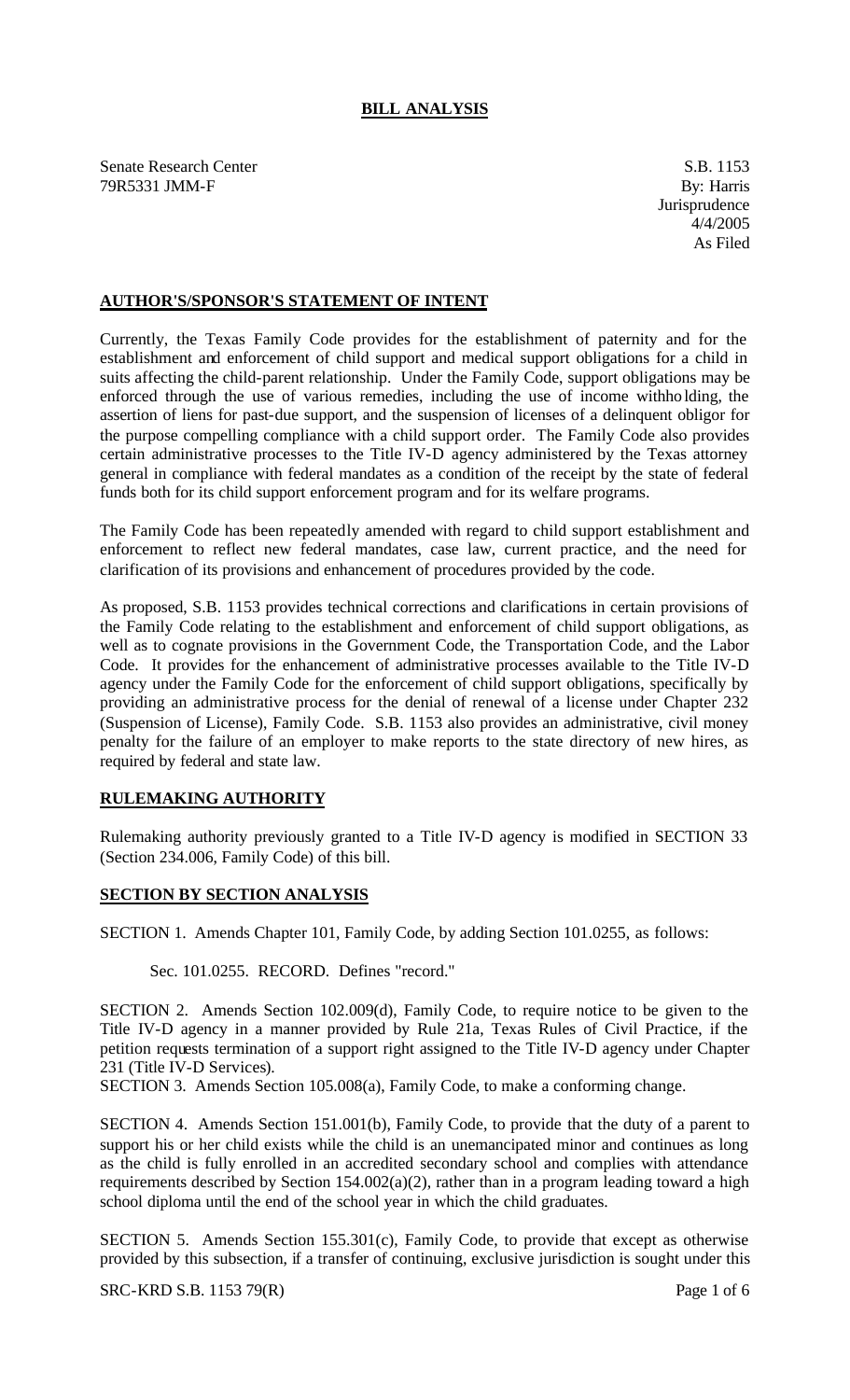section, the procedures for determining and affecting a transfer of proceedings provided by this chapter apply. Requires the court to sign the order without the need for other pleadings, if the parties submit to the court an agreed order for transfer.

SECTION 6. Amends Section 156.401(b), Family Code, to authorize a support order to be modified with regard to the amount of support ordered.

SECTION 7. Amends Section 156.409, Family Code, by amending Subsection (a) and adding Subsection (a-1), as follows:

(a) Authorizes the court to modify an order providing for the support of a child to provide that the person having physical possession of the child, including a conserva tor or governmental entity, shall have the right to receive and give receipt for payments of support for the child and to hold or disburse money if the sole managing conservator of the child or the joint managing conservator who has the exclusive right to determine the primary residence of the child does not have physical possession of the child for one of several listed reasons.

(a-1) Requires the court, if the court modifies a support order under this section, to order the obligor to pay the person or entity having physical possession of the child any unpaid child support that is not subject to offset or reimbursement under Section 157.008 and that accrues after the date the sole or joint managing conservator relinquishes possession and control of the child or is incarcerated.

SECTION 8. Amends Section 157.005(a), Family Code, to provide that the court retains jurisdiction to render a contempt order for failure to comply with the child support order if the motion for enforcement is filed not later than the second anniversary, rather than six months after, the date the child becomes an adult or on which the child support obligation terminates under the order or by operation of law.

SECTION 9. Amends Section 157.065(a), Family Code, to make a conforming change.

SECTION 10. Amends Sections 157.105(a) and (c), Family Code, as follows:

(a) Requires the respondent, if taken into custody and not released on bond, to be brought before the court that issued the capias on or before the third, rather than the first, working day after the arrest.

(c) Requires a hearing on the alleged contempt to be held as soon as practicable, but not later than the seventh, rather than the fifth, day after the date that the respondent was taken into custody, if the court is not satisfied that the respondent's appearance in court can be assured and the respondent remains in custody, unless the respondent and the respondent's attorney waive the accelerated hearing.

SECTION 11. Amends Section 157.211, Family Code, to authorize the terms and conditions of community supervision to include specific requirements for the respondent, which includes the respondent submitting to a period of confinement in a county jail beginning at any time during the community supervision period, and prohibiting that the aggregate of all periods of confinement during the community supervision period from exceeding 180 days, if the court places the respondent on community supervision.

SECTION 12. Amends Section 157.212, Family Code, to prohibit the initial period of community supervision from exceeding 10 years. Authorizes the court to continue the community supervision beyond 10 years until all child support, including arrearages and interest, has been paid.

SECTION 13. Amends Sections 157.216(a) and (b), Family Code, as follows:

(a) Requires the court to hold a hearing without a jury no later than the third, rather than on or before the first, working day after the date the respondent is arrested under Section 157.215. Makes a conforming change.

SRC-KRD S.B. 1153 79(R) Page 2 of 6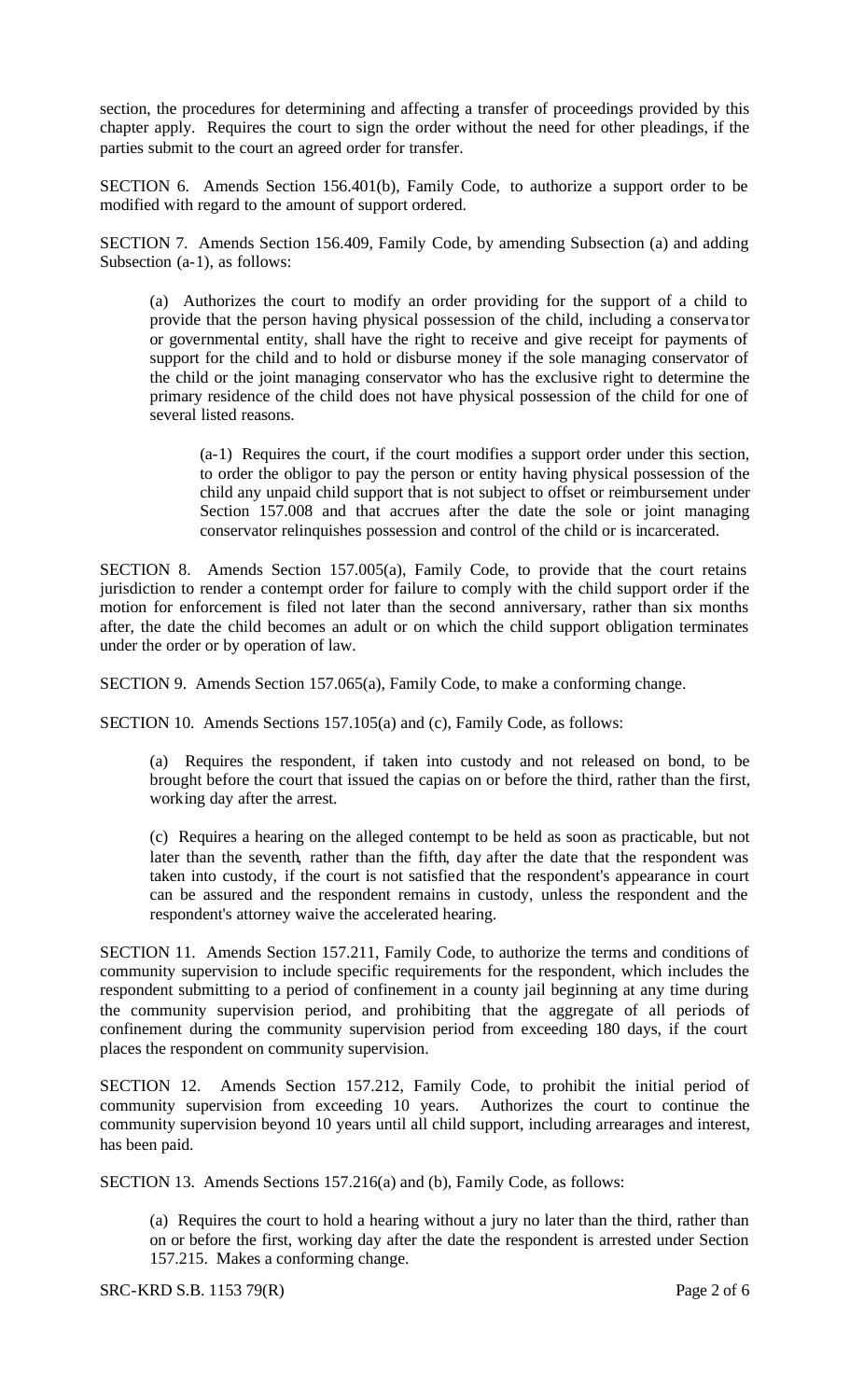(b) Prohibits a hearing under this section from being held later than the seventh, rather than the third, working day after the date the respondent is arrested.

SECTION 14. Amends Section 157.263(c), Family Code, to require the court to render a new cumulative judgment to include as arrearages an amount equal to the amount by which the credit was reduced, if the amount of arrearages confirmed by the court reflects a credit to the obligor for support arrearages collected from a federal tax refund under 42 U.S.C. Section 664, and subsequently, the amount of that credit is reduced because the refund was adjusted because of an injured spouse claim by a jointly filing spouse, the tax return was amended, the return was audited by the Internal Revenue Service, or for another reason permitted by law.

SECTION 15. Amends Section 157.264(b), Family Code, to require, rather than authorize, the court to render an order requiring that the obligor make periodic payments on the judgment, including by income withholding under Chapter 158 (Withholding from Earnings for Child Support), if the obligor is subject to income withholding. Deletes existing text relating to requiring the court to render an order requiring that income be withheld from the disposable earnings.

SECTION 16. Amends Section 157.269, Family Code, to provide that a court that renders an order providing for the payment of child support retains continuing jurisdiction to enforce the order, including by adjusting the amount of the periodic payments to be made by the obligor or the amount to be withheld from the obligor's disposable earnings, until all current support and medical support and child support arrearages, including interest and any applicable fees and costs, have been paid.

SECTION 17. Amends Sections 157.313(a), (c), and (e), Family Code, as follows:

(a) Requires a child support lien notice to contain, except as provided by Subsection (e), a statement that the lien attaches to all nonexempt real and personal property of the obligor that is located or recorded in the state, including any property specifically identified in the notice and any property specifically identified in the notice and any property acquired after the date of filing or delivery of the notice.

- (c) Requires the lien notice to be verified, except as provided by Subsection (e).
- (e) Provides that the federal form of lien notice does not require verification when used by the Title IV-D agency.

SECTION 18. Amends Section 157.317(a-1), Family Code, to provide that a lien attaches to all property owned or acquired after the date the lien notice or abstract judgment is filed with the county clerk of the county in which the property is located, with the court clerk as to property or claims in litigation, or, as to property of the obligor in the possession or control of a third party, from the date the lien notice is delivered to, rather than file with, that party.

SECTION 19. Amends Subchapter C, Chapter 158, Family Code, by adding Section 158.214, as follows:

Sec. 158.214. WITHHOLDING FROM SEVERANCE PAY. (a) Defines "severance pay."

(b) Requires an employer receiving an order or writ of withholding under this chapter to withhold from any severance pay owed an obligor an amount equal to the amount that would have been withheld under the order or writ if the severance pay had been paid periodically to the obligor as a current employee.

(c) Provides that the total amount that may be withheld under this section is subject to the maximum amount allowed to be withheld under Section 158.009.

SECTION 20. Amends Section 159.102(23), Family Code, to redefine "support order."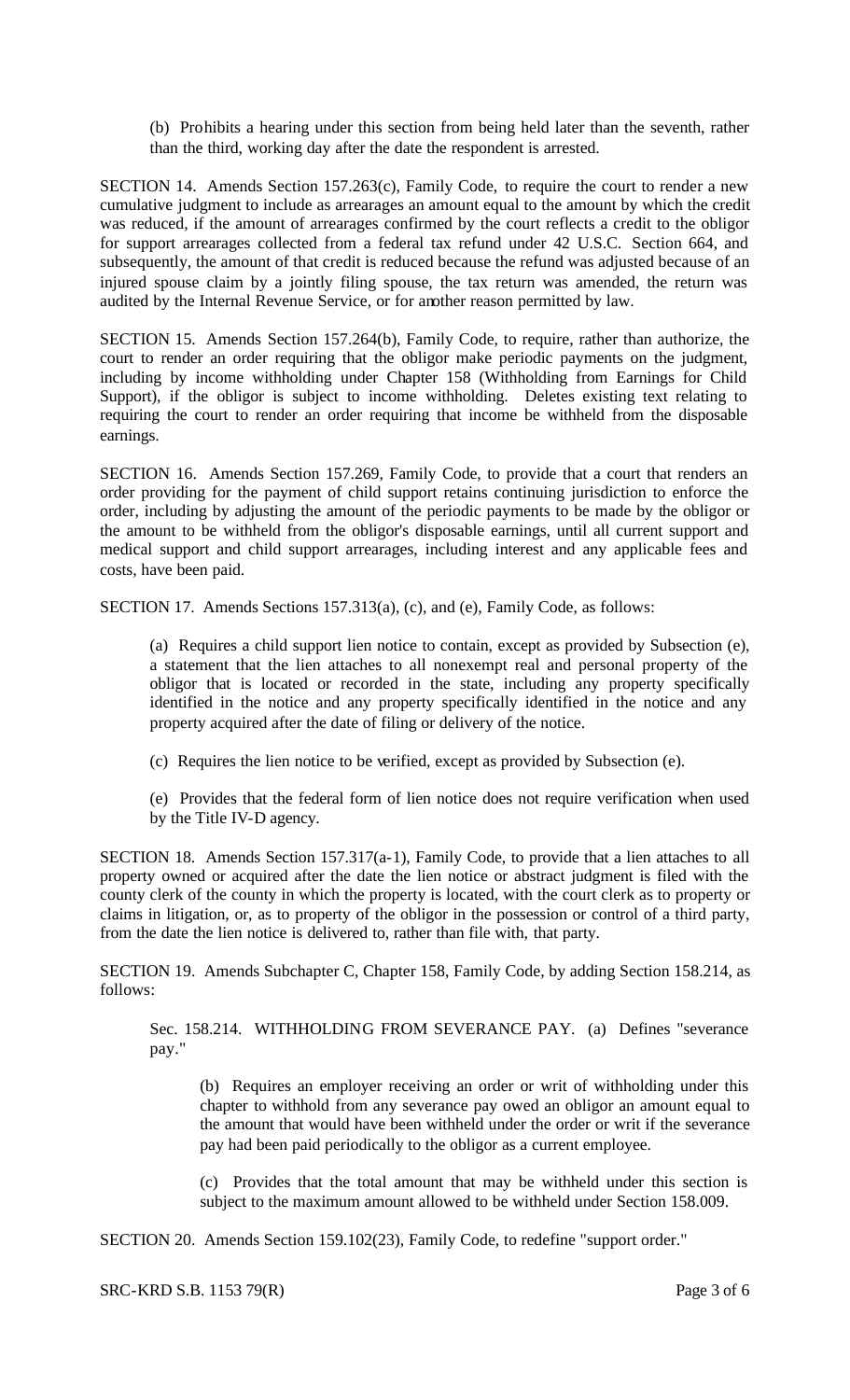SECTION 21. Amends Section 159.316, Family Code, by adding Subsection (j), to provide that a voluntary acknowledgement of paternity, certified as a true copy, is admissible to establish parentage of the child.

SECTION 22. Amends Section 161.206, Family Code, by adding Subsection (d), to require an order rendered under this section to include specific findings.

SECTION 23. Amends Section 201.104(d), Family Code, by authorizing an associate judge to hear and render an order on a motion for postjudgment relief, including a motion for a new trial or to vacate, correct, or reform a judgment rendered by the associate judge. Prohibits an associate judge from granting postjudgment relief under Rule 306a, 316, or 329, Texas Rules of Civil Procedure, that alters or affects any judicial action taken by the referring court on the associate judge's recommendation.

SECTION 24. Amends Section 231.202, Family Code, to require the Title IV-D agency, including a case filed under Chapter 159 (Uniform Interstate Family Support Act, for a Title IV-D case filed under this title, to pay the fee for issuance of a subpoena as provided by Section 51.318(b)(1), Government Code.

SECTION 25. Amends Section 232.001(1)-(3), Family Code, to redefine "license," "licensing authority," and "order suspending license."

SECTION 26. Amends Section 232.002, Family Code, to provide that all licensing authorities are subject to this chapter, unless otherwise restricted or exempted. Deletes existing list of qualifying entities.

SECTION 27. Amends Chapter 232, Family Code, by adding Section 232.0022, as follows:

Sec. 232.0022. SUSPENSION OF MOTOR VEHICLE REGISTRATION. Provides that the Texas Department of Transportation is the appropriate licensing authority for suspension of a motor vehicle registration under this chapter. Provides that the general registration provisions of Chapter 502 (Registration of Vehicles), Transportation Code, do not apply to the suspension or denial of a renewal of a motor vehicle registration under this chapter.

SECTION 28. Amends Section 232.004(a), Family Code, to authorize a child support agency or obligee to file a petition to suspend, as provided by this chapter, a license of an obligor who has an arrearage equal to or greater than the total support due for three months, rather than 90 days, under a support order.

SECTION 29. Amends Sections 232.006(b) and (c), Family Code, as follows:

(b) Authorizes a notice under this section to be served in a specific manner.

(c) Requires the notice to contain a specific prominently displayed statement in boldfaced type, capital letters, or underlined. Amends said notice.

SECTION 30. Amends Chapter 232, Family Code, by adding Section 232.0135, as follows:

Sec. 232.0135. DENIAL OF LICENSE RENEWAL. (a) Authorizes the Title IV-D agency to provide a licensing authority (authority) with information concerning an obligor who has failed to pay child support for six months or more.

(b) Requires a licensing authority that receives the information described by Subsection (a) to refuse to accept an application for renewal of the license of the obligor until the authority is notified by the Title IV-D agency that the obligor has satisfied specific requirements.

(c) Requires the Title IV-D agency, on providing a licensing authority with the information described by Subsection (a), to immediately notify the obligor by first class mail that the information has been provided and of the steps the obligor must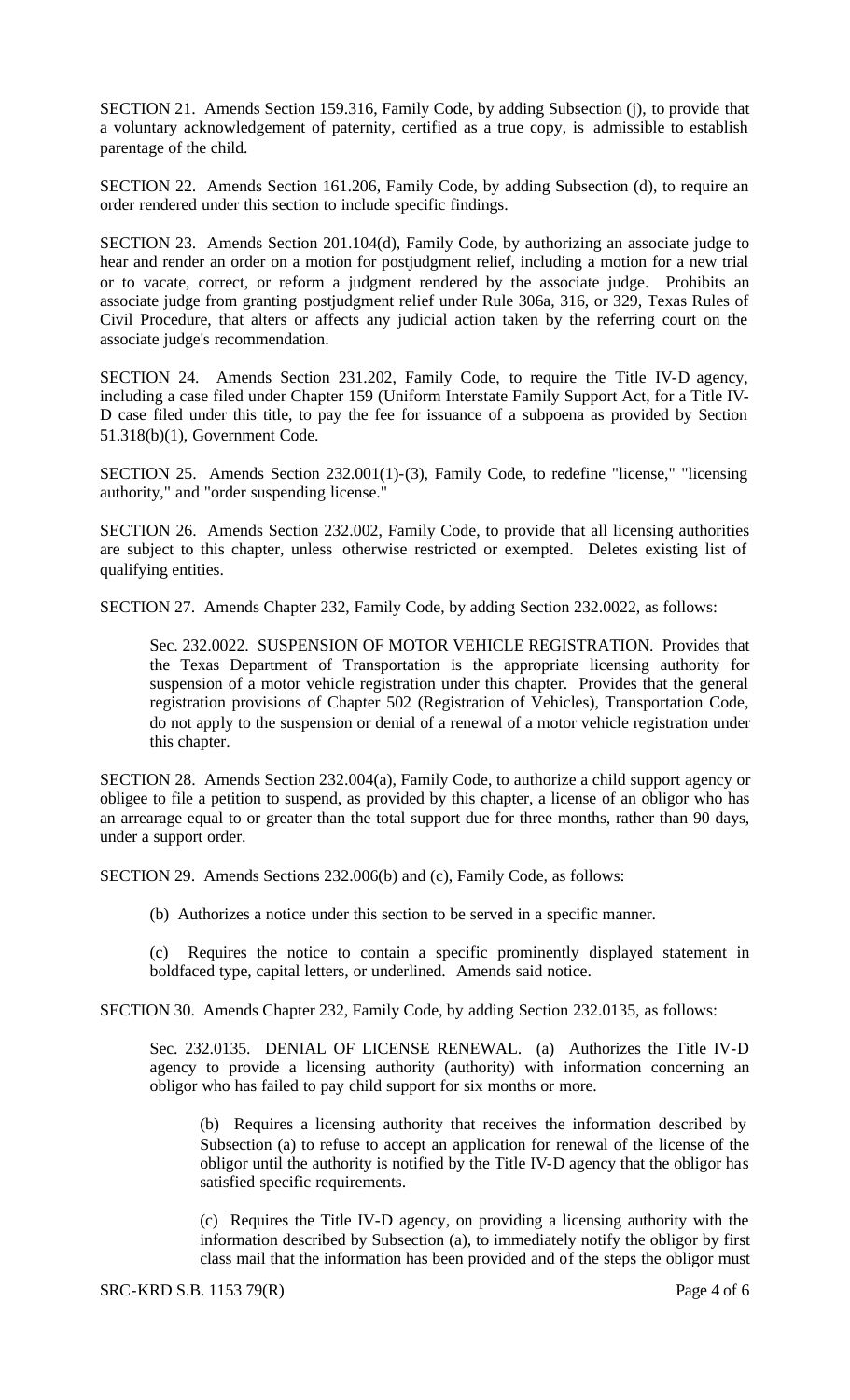take to prevent the denial by the authority of an application for license renewal or to permit the authority to accept the obligor's application for renewal.

(d) Authorizes an obligor receiving notice under Subsection (c) to request a review by the Title IV-D agency to resolve any issue in dispute regarding the identity of the obligor or the existence or amount of child support arrearages. Requires the Title IV-D agency to provide an opportunity for a review, either by telephone or in person, as appropriate to the circumstances. Authorizes the Title IV-D agency, after the review, if appropriate, to notify the licensing authority that it is authorized to accept the obligor's application for renewal of license. Authorizes the obligor, if the Title IV-D agency and the obligor fail to resolve any issue in dispute, no later than the 30th day after the date of receiving notice of the Title IV-D agency's determination from the review, to file a motion with the court to direct the licensing authority to accept the obligor's application for renewal of license and request a hearing on the motion. Prohibits the obligor's application for license renewal from being accepted by the licensing authority until the court rules on the motion.

(e) Authorizes the Title IV-D agency, if an obligor enters into a repayment agreement with the Title IV-D agency under this section, to incorporate the agreement in an order to be filed with and confirmed by the court in the manner provided for agreed orders under Chapter 233 (Child Support Review Process to Establish or Enforce Support Obligations).

SECTION 31. Amends Section 232.014, Family Code, to authorize a licensing authority to charge a fee to an individual who is the subject of an order suspending license or of an action by the Title IV-D agency to deny renewal of license in an amount sufficient to recover the administrative costs incurred by the authority under this chapter.

SECTION 32. Amends Section 234.001(c), Family Code, to require the state disbursement unit to maintain the records of child support payments made through the state disbursement unit and make available specific information to a local registry each day in a manner determined by the Title IV-D agency.

SECTION 33. Amends Section 234.006, Family Code, as follows:

Sec. 234.006. New heading: RULEMAKING. Deletes reference to the Title IV-D agency cooperating with the work group to adopt rules.

SECTION 34. Amends Subchapter B, Chapter 234, Family Code, by adding Section 234.105, as follows:

Sec. 234.105. CIVIL PENALTY. (a) Provides that in addition to any other remedy provided by law, an employer who knowingly violates a procedure adopted under Section 234.104 for reporting employee information can be liable for a civil penalty as permitted by Section 453(d) of the federal Social Security Act (42 U.S.C. Section 653a).

(b) Prohibits the amount of the civil penalty from exceeding a specific threshold.

(c) Authorizes the attorney general to sue to collect the civil penalty. Requires a penalty collected under this section to be deposited in a special fund in the state treasury.

SECTION 35. Amends Section 804.001, Government Code, by amending Subdivisions (1) and (2) to redefine "alternate payee" and "domestic relation order," and adding Subdivision (1-a) to define "child support obligee."

SECTION 36. Amends Section 2252.901, Government Code, by amending Subsection (a) and adding Subsection (b), as follows:

(a) Provides an exception as otherwise provided by this section.

SRC-KRD S.B. 1153 79(R) Page 5 of 6